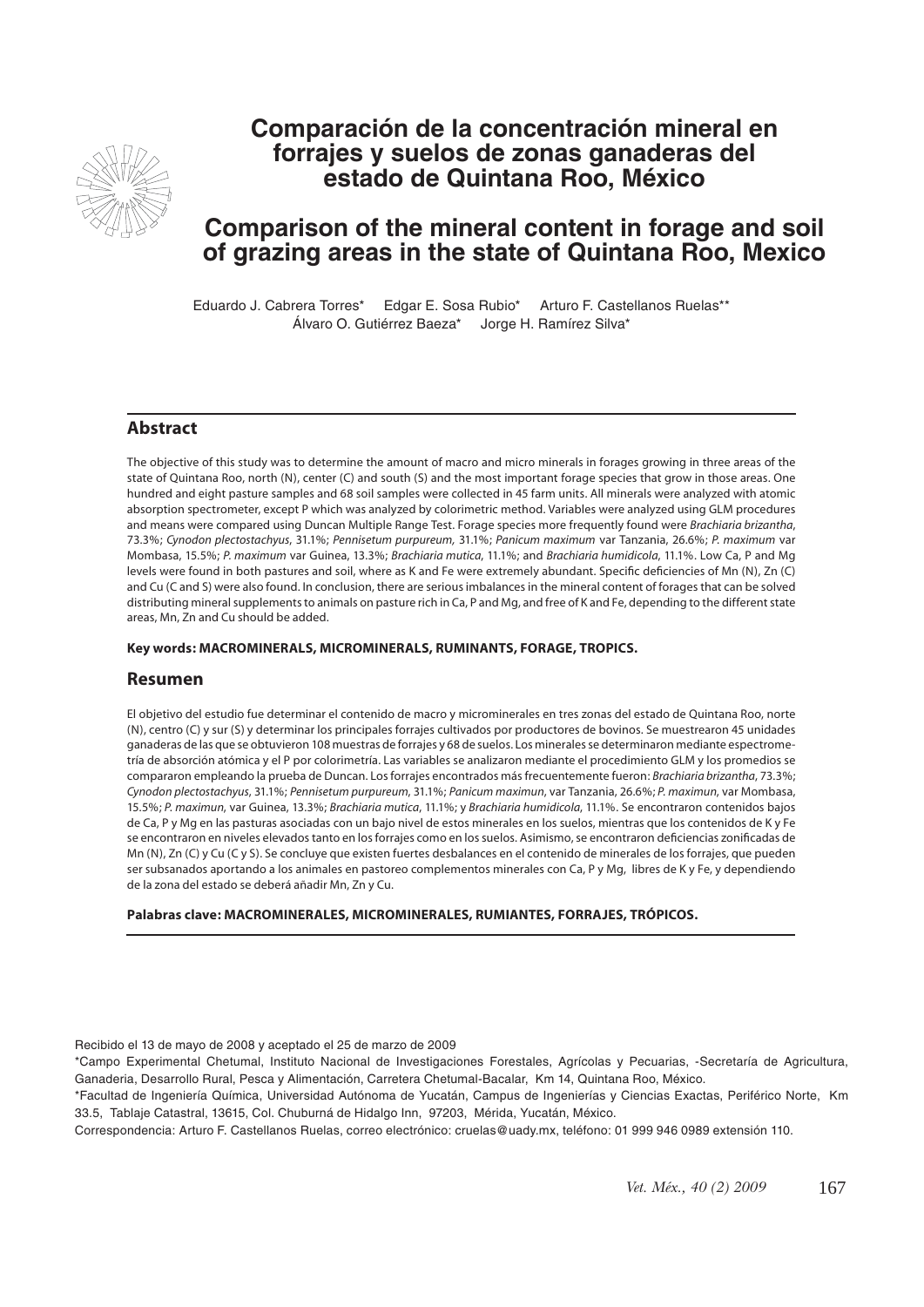## **Introduction**

**M** acro and microminerals are indispensable to assure life and productivity of all species.<br>to get to know and manipulate their presence in forto assure life and productivity of all species. Nevertheless, few efforts have been made ages used in bovine production systems in the state of Quintana Roo.

Mineral content in forages is affected by multiple factors; the most important one is the geographical location. In temperate climate, contents of Ca, Mg, Fe, Zn and Cu have been found in Lolium perenne pasture, $\frac{1}{1}$  in insufficient quantity to cover the dairy bovine requirements, while P, Na and K concentrations were higher compared to the normal level. Whereas, in a semi-desert area,<sup>2</sup> enough quantities of Ca, Mg and Fe were found in forages to satisfy the requirements of beef breed grazing bovines; nevertheless, forage was marginally deficient in P, Na, Zn and Cu. Finally, in tropical areas<sup>3</sup> it is not unusual to find P deficiencies in Buffel pasture grazed by growing beef cattle; therefore, authors recommend supplementation during the whole year, instead, Cu and Mn should only be supplemented during the dry season.

In the peninsula of Yucatan, only in the state bearing the same name, sampling and analysis of forage have been done,<sup>4</sup> as well as mineral supplementation assays in grazing ruminants.<sup>5-7</sup> Even though its livestock vocation, in the state of Quintana Roo, no systemic work has been done to get to know forage mineral content. Since that state characterizes itself for having three different geographical zones (north, center and south) it is necessary to carry out a comparative type study.

Based on the aforementioned, the aim of this study was to quantify macro and micro mineral levels present in forage cultivated in livestock parcels, as well as in soil located in the state of Quintana Roo, comparing these contents with bovine necessities, as between the different areas of the state. Finally, it was determined which forage is most commonly cultivated.

#### **Material and methods**

In the state of Quintana Roo, a sampling was done in its three divided zones based on the type of soil: north (N), where Isla Mujeres, Lazaro Cardenas, Benito Juarez, Cozumel and Solidaridad municipalities are located, with lithic leptosol and calcaric regosol type soil; center (C), covering the municipalities of Jose Maria Morelos and Felipe Carrillo Puerto, which soil is rendzic leptosol type and south (S), corresponding to the municipality of Othon P. Blanco, where gleysol and vertisol type soil predominates.<sup>8</sup>

Sampling of forages and soil from livestock par-

#### **Introducción**

Solomato y microminerales son indispensables<br>para asegurar la vida y productividad de todas<br>las especies. No obstante su importancia, pocos<br>esfuerzos se han llevado a cabo para conocer y manipara asegurar la vida y productividad de todas las especies. No obstante su importancia, pocos esfuerzos se han llevado a cabo para conocer y manipular la presencia de ellos en los forrajes administrados en los sistemas de producción bovina en el estado de Quintana Roo, México.

El contenido de minerales en los forrajes está afectado por múltiples factores, uno de los más importantes es la localización geográfica. En clima templado se han encontrado contenidos de Ca, Mg, Fe, Zn y Cu en praderas de *Lolium perenne*,<sup>1</sup> que eran insuficientes para cubrir los requerimientos del ganado lechero que las pastoreaba, mientras que las concentraciones de P, Na y K fueron mayores al nivel normal. En cambio, en una zona semidesértica,<sup>2</sup> el Ca, Mg y Fe se encontraron en los forrajes en cantidades suficientes para satisfacer los requerimientos de bovinos de razas cárnicas en pastoreo; sin embargo, los forrajes fueron marginalmente deficientes en P, Na, Zn y Cu. Finalmente, en zona tropical<sup>3</sup> es frecuente encontrar deficiencias de P en praderas de Buffel común pastoreadas por bovinos de carne en crecimiento, por lo que los autores recomiendan complementarlo durante todo el año, en cambio el Cu y Mn sólo deben complementarse durante la época seca.

En la península de Yucatán, sólo en el estado del mismo nombre se han hecho muestreos y análisis de forrajes,<sup>4</sup> así como ensayos de complementación mineral en rumiantes en pastoreo.5-7 En el estado de Quintana Roo, no obstante su vocación ganadera, no se han llevado a cabo trabajos sistemáticos para conocer el contenido mineral de los forrajes. Dado que ese estado se caracteriza por tener tres zonas geográficas diferentes (Norte, Centro y Sur) es necesario llevar a cabo un estudio de tipo comparativo.

Con base en lo anterior, el objetivo del presente estudio fue cuantificar los niveles de macro y microminerales presentes en forrajes cultivados en predios ganaderos, así como en suelos ubicados en el estado de Quintana Roo, comparando estos contenidos con las necesidades de los bovinos, así como entre las diferentes zonas del estado. Finalmente, se determinó qué forrajes son los que se cultivan con mayor frecuencia.

#### **Material y métodos**

Se llevó a cabo un muestreo, en el estado de Quintana Roo, cuya superficie se dividió en tres zonas con base en el tipo de suelo: norte (N) en donde se ubican los municipios de Isla Mujeres, Lázaro Cárdenas, Benito Juárez, Cozumel y Solidaridad, con suelos tipo leptosol lítico y regosol calcárico; centro (C), abarcando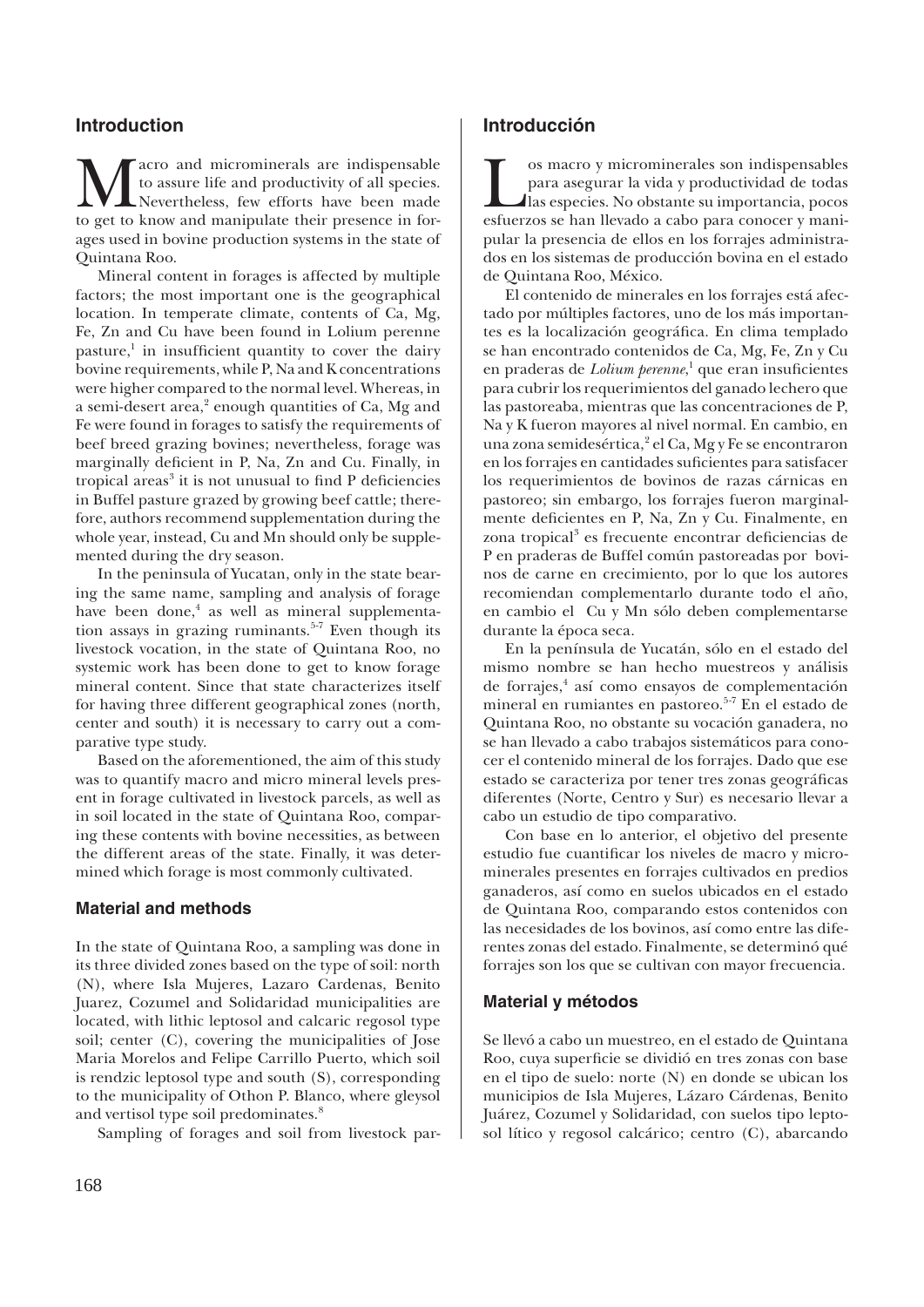cels dedicated to bovine exploitation was performed.

In order to determine forage sample quantity, a pre-sampling was carried out collecting 6 randomized samples in each of the studied zones. The obtained results of the analytical content of a macromineral (phosphorus) and a micromineral (zinc) were incorporated to a calculus $^9$  considering a reliability of  $95\%$ and an acceptable error to find samples with mineral content, of more or less than ten per cent around the mean. The calculus showed that 119 and 102 samples to analyze P and Zn were necessary, respectively. Based on the aforementioned, 108 samples in total were decided to be obtained for the macro and micromineral analysis.

Forage samples were taken from 45 livestock units: 11 located in the N zone, 14 in the C zone and 20 in the S zone. The size of the sample in each zone depended on the importance of the livestock activity. Such unities were selected at random from a list of registries of the state's Livestock Union. The number of sampled unities represented 5% of the total of producers of each zone; those with more cattle heads were selected.

Sampling was performed during the rainy season (July through October) of 2004. The presence of diverse cultured forages in the parcels was recorded, by visual observation and interviewing the owner. Subsequently, frequency was calculated, expressed as parcel percentage with certain type of forages.

Samples of approximately 3 kg of forage previously identified, simulating bovine grazing behaviour, were obtained. They were immediately washed with running water and as soon as they got to the laboratory, they were washed with distilled water. Subsequently, they were mixed, divided into four parts and dried in a forced air stove\* at 60°C. Then they were grounded in a laboratory mill\*\* equipped with a 20 mesh and they were kept until their analysis.

Ca, K, MG, Na, Cl, Fe, Mn, Zn and Cu were determined using an atomic absorption spectrometer,\*\*\* equipped with the respective hollow cathode lamps.<sup>10</sup> P was quantified by colorimetry.<sup>11</sup>

Soil samples were obtained from the same visited parcels. Sixty eight samples were taken, since in some of the parcels, for their extension, more than one was obtained. Ca, K, Mg and Na were determined in their interchangeable form.<sup>12</sup> P was determined by the Olsen and Dean method.13 Fe, Mn, Zn and Cu were also determined<sup>10</sup> and, finally, chlorides.<sup>12</sup>

Data obtained from the forage mineral content, transformed in logarithm to avoid heteroscedasticity, $14$ were statistically analyzed using the minimum square method, utilizing a fixed effects linear model that included the general mean, the sampling area effect (N, C and S), type of forage Brachiaria (*B. brizantha*), African Star (*Cynodon plectostachyus*), Taiwan (*Penn-* los municipios de José María Morelos y Felipe Carrillo Puerto, cuyos suelos son de tipo leptosol rénsico, y sur (S) que comprende el municipio de Othón P. Blanco, donde predomina el suelo tipo gleysol y vertisol.<sup>8</sup>

Se procedió a muestrear los forrajes y el suelo de predios ganaderos dedicados a la explotación de bovinos.

Para determinar la cantidad de muestras de forraje se llevó a cabo un premuestreo recolectando seis muestras al azar en cada una de las zonas de estudio. Los resultados obtenidos del contenido analítico de un macromineral (fósforo) y un micromineral (zinc) se incorporaron a un cálculo,<sup>9</sup> considerando una confiabilidad de 95% y un error aceptado para encontrar muestras con contenido mineral, de más o menos de 10% alrededor de la media. El cálculo arrojó que se requería de 119 y 102 muestras para analizar P y Zn, respectivamente. Con base en lo anterior, se decidió obtener 108 muestras en total para el análisis de macro y microminerales.

Las muestras de forrajes se tomaron de 45 unidades ganaderas: 11 ubicadas en la zona N, 14 de la zona C y 20 en la zona S. El tamaño de la muestra en cada zona dependió de la importancia de la actividad ganadera. Dichas unidades se seleccionaron al azar de un listado de registros de la Unión Ganadera del estado. El número de unidades muestreadas representó 5% del total de productores de cada zona; se seleccionaron aquellos que más cabezas de ganado tenían.

El muestreo se llevó a cabo durante la época de lluvias (julio a octubre) de 2004. Se contabilizó la presencia de diversos forrajes cultivados en los predios, mediante observación visual y entrevistando al propietario. Posteriormente se calculó la frecuencia, expresada como el porcentaje de predios con cierto tipo de forraje.

Se obtuvieron muestras de aproximadamente 3 kg de forraje previamente identificado, cortadas simulando la altura de pastoreo. Se lavaron inmediatamente con agua corriente y, al llegar al laboratorio, con agua destilada. Posteriormente se mezclaron, cuartearon y secaron en una estufa de aire forzado\* a 60ºC. Luego se molieron en un molino de laboratorio\*\* equipado con una malla 20 y se guardaron hasta su análisis.

Se determinó Ca, K, Mg, Na, Cl, Fe, Mn, Zn y Cu empleando un espectrómetro de absorción atómica,\*\*\* equipado con las lámparas de cátodo hueco respectivas.<sup>10</sup> El P se cuantificó por colorimetría.<sup>11</sup>

Las muestras de suelo se obtuvieron de los mismos predios visitados. Se tomaron 68 muestras, ya que en

<sup>\*</sup>Lab Line, modelo Imperial V, Estados Unidos de América. \*\*Thomas Wiley, modelo 4. Estados Unidos de América. \*\*\*Perkin Elmer Model 500. Norwalk, CT.Estados Unids de América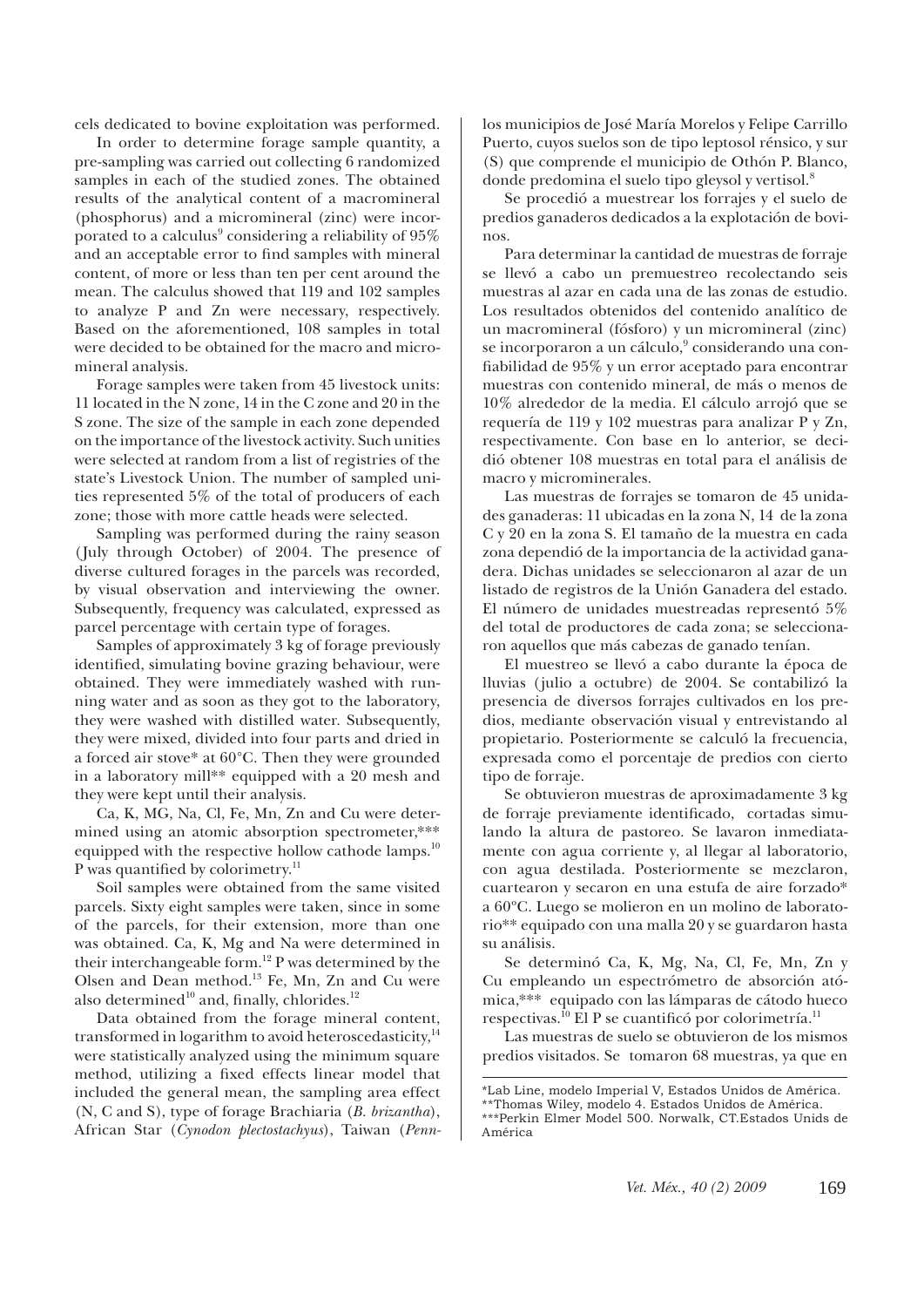*isetum purpureum*), Tanzania (*Panicum maximum* var tanzania), Mombasa (*Panicum maximum* var Mombasa), Guinea (*Panicum maximum*), Parana (*Brachiaria mutica*), Chetumal Grass (*Brachiaria humidicola*) and others (Sugar cane, King Grass, Llanero, Guatemala, Tanner, Aleman, Native Savanna and Signal), the interactions among the sampling zone  $\times$  type of forage and the random error. For the analysis of the mineral content in soil, data were also transformed and the model used was similar to the last, considering the sampling zone effect (N, C and S). The analyses were carried out using SAS statistical package<sup>15</sup> in its Means and GLM routines. When significant effects were detected in some variable, the means were compared using Duncan's multiple range test.

## **Results**

Most frequently used forages were: Brachiaria (*B. brizantha*, 73.3%), African Star (*Cynodon plectostachyus,* 31.1%), Taiwan (*Pennisetum purpureum*, 31.1%) and Tanzania (*Panicum maximum* var Tanzania, 26.6%). Other less frequent forages found were: Mombasa (*Panicum maximum* var Mombasa, 15.5%), Guinea (*Panicum maximum*, 13.3%), Parana (*Brachiaria mutica,* 11.1%) and Chetumal Grass (*Brachiaria humidicola,*  11.1%). A third group of forages (Sugar cane, King Grass, Llanero, Guatemala, Tanner, Aleman, Native Savanna, Signal), were found in very reduced frequency percentages, therefore, they were not included in this study.

The obtained mineral content results in forages and soil, showed a great variability. There was no significant interaction among sampling zones and type of forage for non of the analyzed minerals  $(P > 0.05)$ .

#### *Macromineral content and its relation with the geographical location*

Table 1 shows forage macromineral quantification, without species distinction. In the determination of Ca, S zone had the greatest content  $(P < 0.05)$  in contrast to the N and C zones, where Ca percentage was very low. In general, 64% of all the analyzed samples showed a content lower that the critical level (0.30%) required by beef female bovines in lactation stage. In regard to P content, in contrast to Ca, forages that grow in the N zone showed the greatest contents in contrast to the ones of the S ( $P < 0.05$ ). Eighty nine percent of all sampled forages were below the critical level (0.25%).

The three zones did not showed significant difference in K content ( $P > 0.05$ ) and in all cases it was above the critical level required by the animals  $(0.70\%).$ 

algunos de los predios, por su tamaño, se recogió más de una. Se les determinó Ca, K, Mg y Na en su forma intercambiable.12 El P se determinó por el método de Olsen y Dean.13 También se determinaron Fe, Mn, Zn y Cu.10 Finalmente, se determinaron los cloruros.12

Los datos obtenidos sobre el contenido de minerales en los forrajes, transformados en logaritmo para evitar heterocedasticidad,<sup>14</sup> se analizaron estadísticamente empleando el método de mínimos cuadrados, utilizando un modelo lineal de efectos fijos que incluyó la media general, el efecto de la zona de muestreo (N, C y S), el tipo de forraje [Brizantha (*B. brizantha*), Estrella de África (*Cynodon plectostachyus*), Taiwán (*Pennisetum purpureum*), Tanzania (*Panicum maximun*, var tanzania), Mombasa (*Panicum maximun*, var Mombasa), Guinea (*Panicum maximun*), Paraná (*Brachiaria mutica*), Pasto Chetumal (*Brachiaria humidicola*); otros (Caña de azúcar, King Grass, Llanero, Guatemala, Tanner, Alemán, Sabana Nativa, Señal], las interacciones entre zona de muestreo × tipo de forraje y el error aleatorio. Para el análisis sobre el contenido de minerales en el suelo, los datos también se transformaron y el modelo utilizado fue similar al anterior, considerando el efecto de la zona de muestreo (N, C y S). Los análisis se llevaron a cabo empleando el paquete estadístico SAS<sup>15</sup> en sus rutinas Means y GLM. Cuando se detectaron efectos significativos en alguna variable, los promedios se compararon por medio de la prueba de rango múltiple de Duncan.

## **Resultados**

Los forrajes de mayor frecuencia fueron: Brachiaria (*B. brizantha*, 73.3%), Estrella de África (*Cynodon plectostachyus*, 31.1%), Taiwán (*Pennisetum purpureum*, 31.1%) y Tanzania (*Panicum maximun*, var tanzania, 26.6%). Otros forrajes que se encontraron con menor frecuencia fueron: Mombasa (*Panicum maximun*, var Mombasa, 15.5%), Guinea (*Panicum maximun*, 13.3%), Paraná (*Brachiaria mutica*, 11.1%) y Pasto Chetumal (*Brachiara humidicola*, 11.1%). Un tercer grupo de forrajes (Caña de azúcar, King Grass, Llanero, Guatemala, Tanner, Alemán, Sabana Nativa, Señal), se encontraron en porcentajes de frecuencia muy reducidos y es por ello que no se consideraron en este estudio.

Los resultados del contenido mineral obtenidos en los forrajes y suelos, mostraron una gran variabilidad. No se encontró interacción significativa entre zona de muestreo y tipo de forraje para ninguno de los minerales analizados ( $P > 0.05$ ).

## *Contenido de macrominerales y su relación con la localización geográfi ca*

La cuantificación de macrominerales en los forrajes,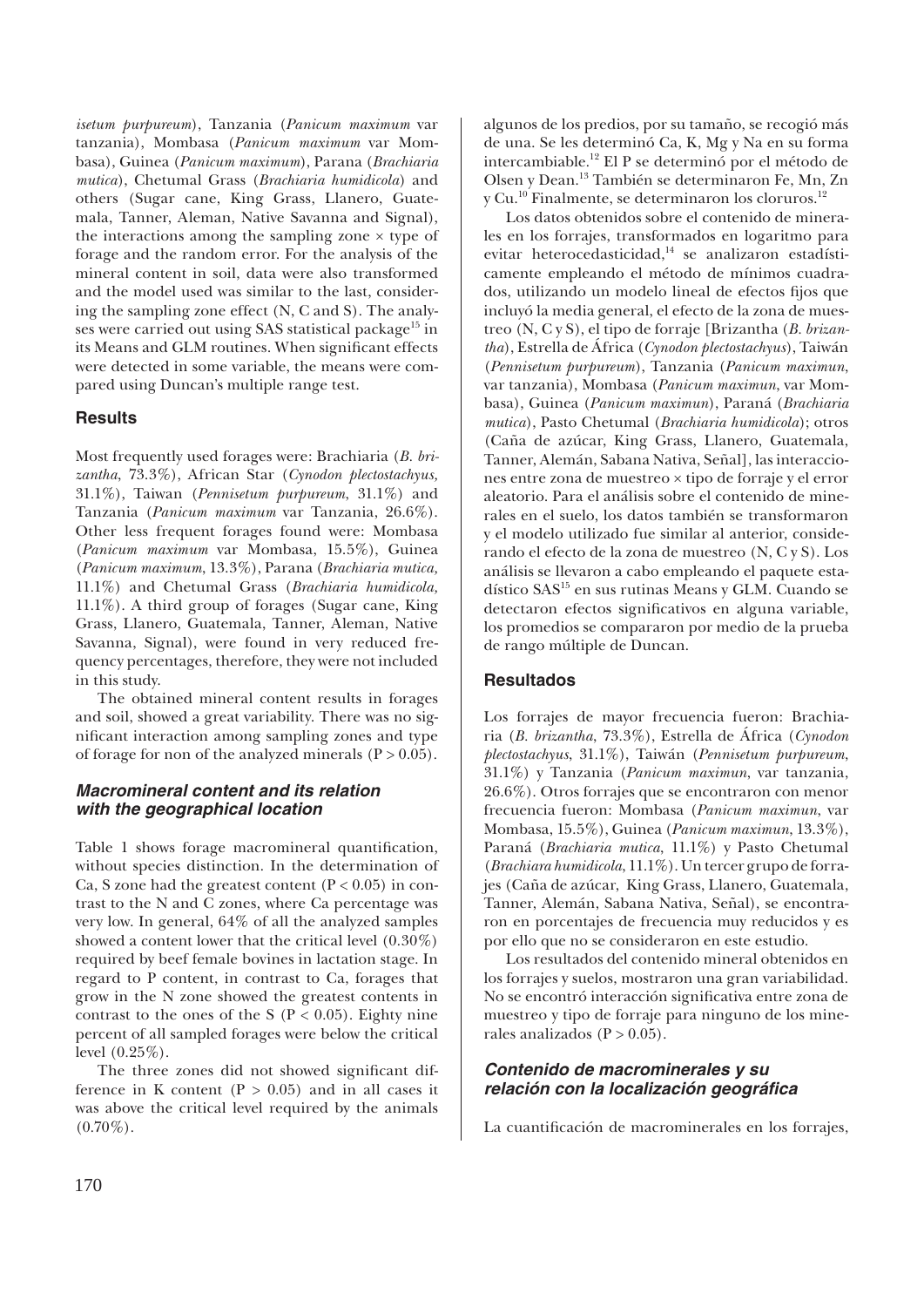Mg content in forages was higher in S and C zones in contrast to  $N$  ( $P < 0.05$ ); nevertheless, its concentration was way below the animals' requirement (0.20%). All samples showed a content below this level.

Na percentage was different in the three sampled zones ( $P < 0.01$ ), higher than the critical level in C and S zones in contrast to N zone. In 71% of the analyzed cases, the level was below the critical one (0.10%). Finally, Cl content was not affected by the geographical zone.

In general, macromineral content in forages is related to its presence in soil. This was clearly seen in the case of Ca, which presence was higher in N and S forage zones, in contrast to C zone  $(P < 0.01)$ coinciding with Ca result found in soil (Table 2). This analysis revealed that Ca is found in low level in all the state's soil.

N zone, where higher content of P in forages was found, was precisely where its higher soil concentration was recorded. P in soil is found in low level at the C zone and in medium level at the S zone.

K results obtained in soil were also congruent with the observed in forages, since it was found in high levels, except for the N zone.

In regard to Mg, its low presence in the forages of the three zones must be related to its very low level detected in soil, with the exception of the ones of the S zone.

The information obtained on Na content in soil was the only one which did not coincide with the observed sin distinción de especie, en función de la zona se presenta en el Cuadro 1. En la determinación de Ca la zona S tuvo el mayor contenido (P < 0.05) en comparación con las zonas N y C, en donde el porcentaje de Ca fue muy bajo. En general, 64% de todas las muestras analizadas mostraron un contenido abajo del nivel crítico (0.30%) requerido por bovinos hembras de razas cárnicas en estado de lactancia. En cuanto al contenido de P, a diferencia del Ca, los forrajes que crecen en la zona N mostraron los mayores contenidos en comparación con los del S (P < 0.05). El 89% de todos los forrajes muestreados estuvieron por debajo del nivel crítico (0.25%).

No se encontró diferencia significativa en el contenido de K en las tres zonas ( $P > 0.05$ ) y en todos los casos estuvo por encima del nivel crítico requerido por los animales (0.70%).

El contenido de Mg en los forrajes fue mayor en la zona S y C en comparación con la N  $(P < 0.05)$ ; sin embargo, su valor porcentual estuvo muy por debajo del requerimiento de los animales (0.20%). Todas las muestras mostraron un contenido por debajo de este nivel.

El porcentaje de Na fue diferente en las tres zonas muestreadas (P < 0.01), arriba del nivel crítico en las zonas C y S, a diferencia de la zona N. En 71% de los casos analizados, el nivel estuvo por debajo del crítico (0.10%). Finalmente, el contenido de Cl no se vio afectado por la zona geográfica.

En general, el contenido de macrominerales en

#### **Cuadro 1**

# EFECTO DE LA LOCALIZACIÓN GEOGRÁFICA SOBRE EL CONTENIDO DE MACROMINERALES EN LOS FORRAJES QUE SE CULTIVAN EN EL ESTADO DE QUINTANA ROO (%)\*

#### EFFECT OF THE GEOGRAPHICAL LOCATION ON FORAGE

#### MACROMINERAL CONTENT CULTURED IN THE

#### STATE OF QUINTANA ROO (%)

|            |                | North zone<br>Center zone |                   |      | South zone     |      | Critical           |                                |
|------------|----------------|---------------------------|-------------------|------|----------------|------|--------------------|--------------------------------|
| Mineral    | $n = 16$       |                           | $n = 28$          |      | $n = 65$       |      | level <sub>†</sub> | Deficiency $(\%)$ <sup>T</sup> |
|            | Mean           | S.D                       | Mean              | S.D. | Mean           | S.D. |                    |                                |
| Calcium    | $0.11^{\rm a}$ | 0.09                      | 0.11 <sup>a</sup> | 0.12 | $0.39^{b}$     | 0.34 | 0.30               | 64                             |
| Phosphorus | $0.21^{\rm a}$ | 0.09                      | $0.15^{b}$        | 0.19 | $0.10^{b}$     | 0.08 | 0.25               | 89                             |
| Potasium   | 1.99           | 0.36                      | 1.96              | 0.59 | 2.11           | 0.82 | 0.70               | $\mathbf{0}$                   |
| Magnesium  | $0.02^{\rm a}$ | 0.02                      | $0.04^b$          | 0.02 | $0.06^{\rm b}$ | 0.22 | 0.20               | 100                            |
| Sodium     | $0.06^{\rm a}$ | 0.01                      | $0.13^{\circ}$    | 0.06 | $0.11^{b}$     | 0.08 | 0.10               | 71                             |
| Chloride   | 0.06           | 0.02                      | 0.07              | 0.03 | 0.07           | 0.03 |                    | ---                            |

\*Different letters in the same line indicate a-b  $P < 0.05$ ; a-c  $P < 0.01$ 

†Requirement for lactating beef breed bovine (NRC, 1996).

‡ Percentage of samples below the critical level.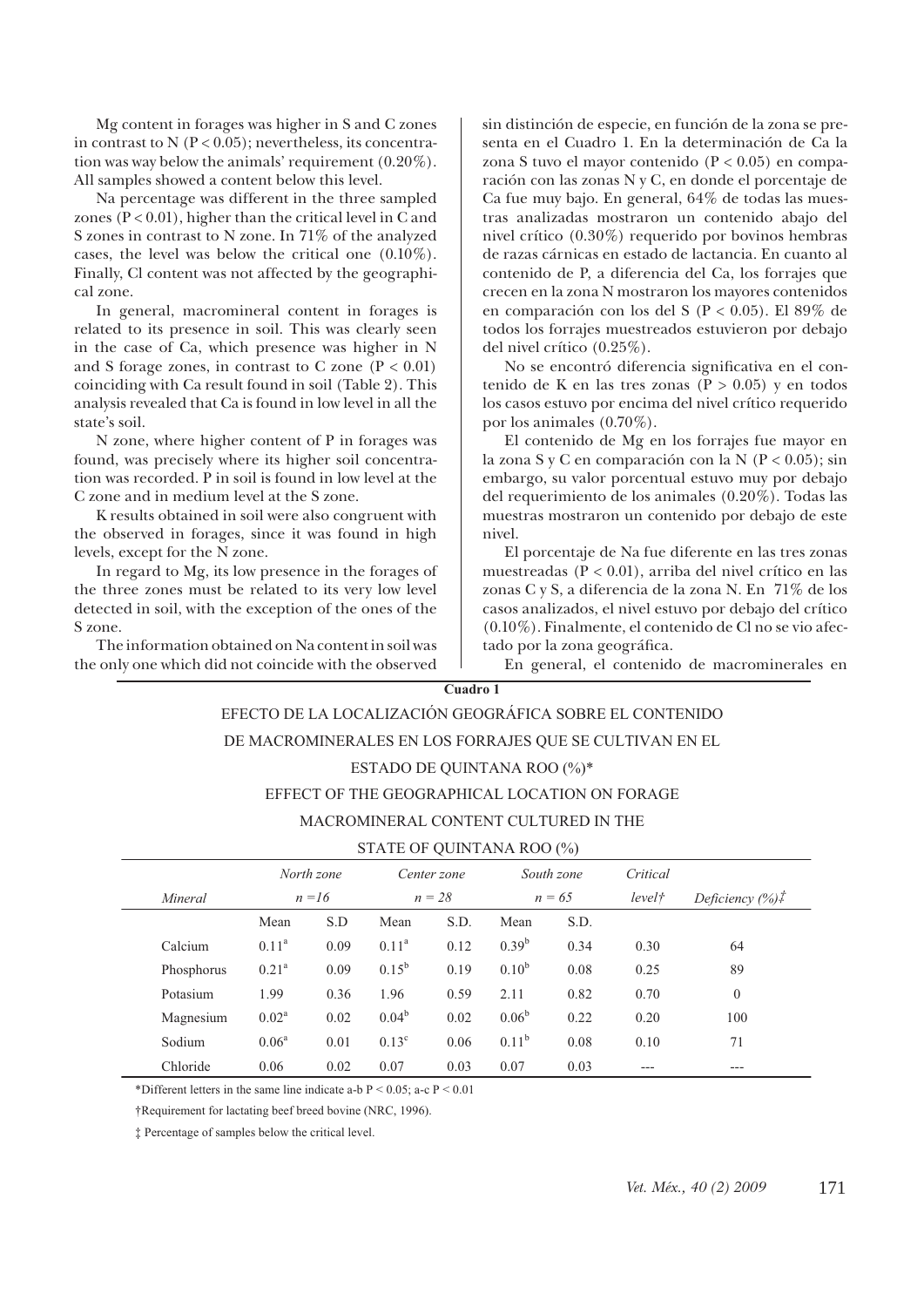results in forages. N zone soil, which was more abundant in Na, compared to the other two zones ( $P <$ 0.01), had the poorest forages with the same mineral.

## *Micromineral content and its relation with the geographical location*

Quantification of microminerals in forages, without species distinction and in function of the zone, is shown in Table 3. The level of Fe found in the three zones was five times higher than the critical level (50 ppm); detecting higher quantity in the C zone than in S ( $P < 0.05$ ).

In regard to Mn, the level found was higher than the critical in C and S zones, but not in N, which propitiated that 64% of sampled forages were below this level.

Zn results showed differences  $(P < 0.01)$  between zones, above the critical level in S zone, marginal in N and deficient in C. Also, there were differences between zones for Cu content  $(P < 0.01)$ : satisfactorily in N zone, deficient in C and above all in S. The results obtained with Zn and Cu indicated that 70% and 88% of the analyzed forages were below the critical level, respectively.

The abundance of Fe and Mn in the sampled forages of the three zones, coincides with the high content of these minerals in the respective soil (Table

los forrajes está asociado con su presencia en el suelo. Ello se observó claramente en el caso del Ca, cuya presencia fue mayor en los forrajes de las zonas N y S, comparada con la zona C (P < 0.01) coincidiendo con el resultado de Ca encontrado en el suelo (Cuadro 2). Este análisis reveló que el Ca se encuentra en un nivel bajo en los suelos de todo el estado.

La zona N, en donde se encontraron los forrajes con mayor contenido de P, fue precisamente en donde se registró su mayor concentración en el suelo. El P en el suelo se encuentra en bajo nivel en la zona C y en mediano nivel en la zona S.

Los resultados de K obtenidos en el suelo también fueron congruentes con lo observado en los forrajes, ya que se encontró en niveles altos, excepto en la zona N.

En cuanto al Mg, su reducida presencia en los forrajes de las tres zonas debe asociarse con su muy bajo nivel analizado en los suelos, con excepción de los de la zona S.

La información obtenida sobre el contenido de Na en el suelo fue la única que no coincidió con los resultados observados en los forrajes. Los suelos de la zona N, que fueron los más abundantes en Na, comparados con las otras dos zonas (P < 0.01), resultaron con los forrajes más pobres en el mismo mineral.

#### **Cuadro 2**

| CONTENIDO DE MACROMINERALES EN EL SUELO EN FUNCIÓN DE SU     |
|--------------------------------------------------------------|
| LOCALIZACIÓN GEOGRÁFICA EN EL ESTADO DE QUINTANA ROO         |
| (MINERAL INTERCAMBIABLE, EM/100 g NIVEL OBSERVADO)*          |
| MACROMINERAL CONTENT IN SOIL IN FUNCTION OF ITS GEOGRAPHICAL |
| LOCATION IN THE STATE OF QUINTANA ROO (INTERCHANGEABLE       |
| LOUDLI LOUGO ODCEDIED LEUEL                                  |

|  |  |  | MINERAL, ME/100 g OBSERVED LEVEL) |
|--|--|--|-----------------------------------|
|--|--|--|-----------------------------------|

|            | North zone       |           |                  | Center zone |             | South zone |  |
|------------|------------------|-----------|------------------|-------------|-------------|------------|--|
| Mineral    | $n=12$           |           |                  | $n = 22$    |             | $n = 34$   |  |
|            | Mean             | <b>SD</b> | Mean             | <b>SD</b>   | Mean        | <b>SD</b>  |  |
| Calcium    | 3.4 <sup>a</sup> | 4.4       | 1.8 <sup>c</sup> | 0.8         | $2.5^{b}$   | 3.1        |  |
|            | Low              |           | Low              |             | Low         |            |  |
| Phosphorus | 12               | 10        | 5                | 9           | 10          | 6          |  |
| (ppm)      | High             |           | Low              |             | Medium      |            |  |
| Potasium   | 0.2              | 0.2       | 0.9              | 0.9         | 0.7         | 1.0        |  |
|            | Low              |           | High             |             | High        |            |  |
| Magnesium  | 0.1              | 0.1       | 0.2              | 0.2         | 1.4         | 2.1        |  |
|            | Very low         |           | Very low         |             | Medium      |            |  |
| Sodium     | $15.2^{\rm a}$   | 11.4      | $11.0^{b}$       | 7.4         | $6.0^\circ$ | 1.6        |  |

\*Different letters in the same line indicate a-b  $P < 0.05$ ; a.c  $P < 0.01$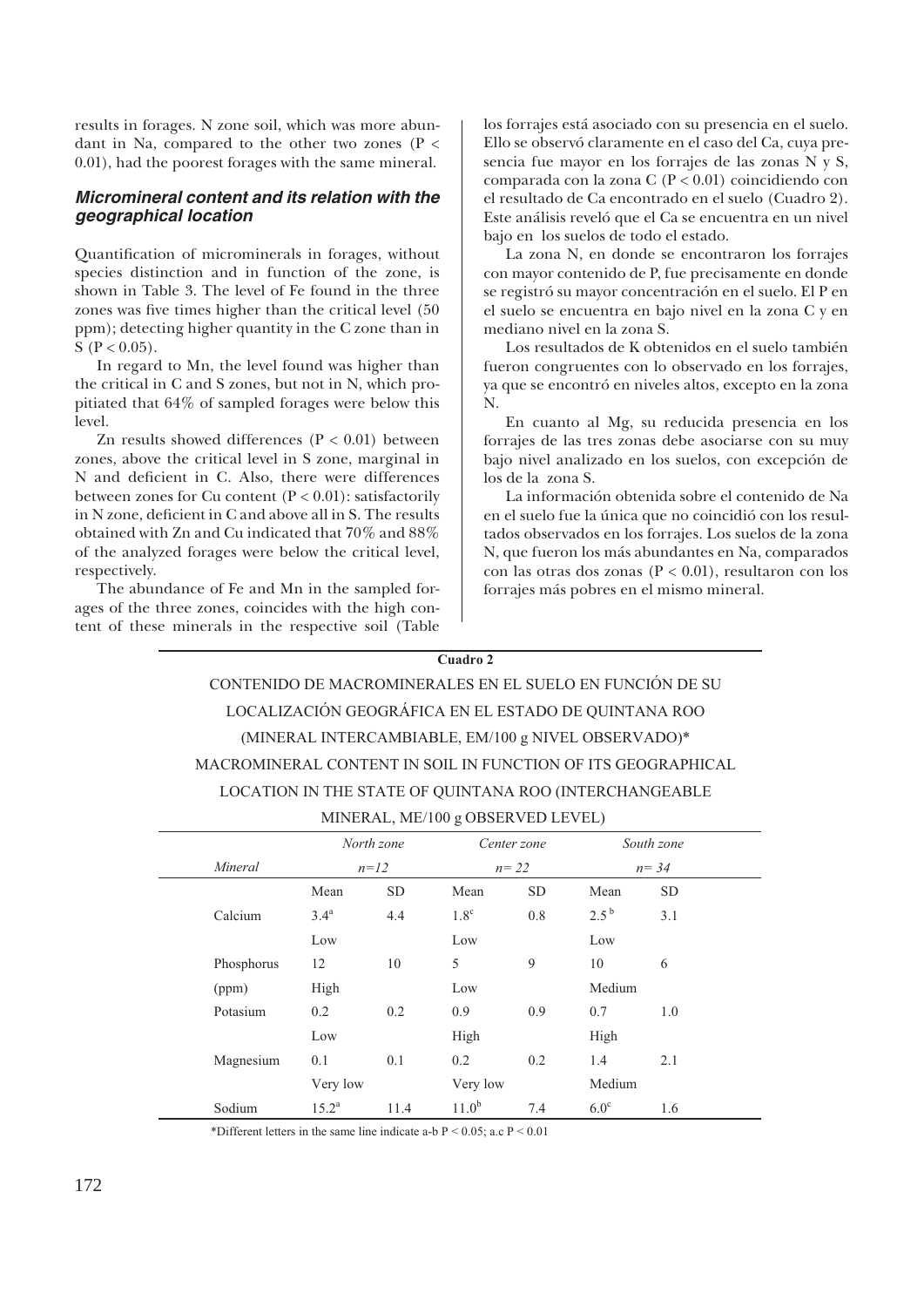4). Nevertheless, Zn and Cu content in soil was the opposite to the found in forages. Chloride content was higher (P < 0.01) in N and C zones in contrast to S.

## *Macromineral content and its relation with the type of forage*

Macromineral quantification in forages, in function of their species, is shown in Table 5. In regard to Ca, eight of the most frequently found in livestock parcels, two had the highest percentage and were above the critical level (0.30%): Taiwan 0.34± 0.5 and Mombasa  $0.43 \pm 0.28$  (P < 0.05). Ca content found in Parana grass was extremely low  $(0.14 \pm 0.16)$  (Table 5).

In regard to P content it was found that all were below the critical level of 0.25%. Levels found in Mombasa (0.08  $\pm$  0.03) and *B. humidicola* (0.08  $\pm$  0.04) forages represented only a third of this level.

All sampled forages had a K level way above the critical one (0.70%), on the contrary, the content of Mg in the totality of the samples was insufficient  $\langle \cdot \rangle$  $0.20\%$ ).

Na percentage was satisfactory in half of the studied forages (Tanzania, Guinea, Parana and *B. humidicola*).

Last, the presence of Cl was very similar in all forages.

#### *Micromineral content and its relation with the type of forage*

Forage micromineral quantification, in function of the species, is shown in Table 6. In all cases Fe quantity was very high and superior to the critical level (0.50

#### *Contenido de microminerales y su relación con la localización geográfi ca*

La cuantificación de microminerales en los forrajes, sin distinción de especie y en función de la zona, se presenta en el Cuadro 3. El nivel de Fe hallado en las tres zonas fue cinco veces mayor al nivel crítico (50 ppm); habiéndose detectado mayor cantidad en la zona C que en la S  $(P < 0.05)$ .

En cuanto al Mn, el nivel encontrado fue superior al crítico en las zonas C y S, mas no en la N, lo cual propició que 64% de los forrajes muestreados se encontraran por debajo de este nivel.

Los resultados del Zn mostraron diferencias (P < 0.01) entre zonas, arriba del nivel crítico en la zona S, marginal en el N y deficiente en el C. También se encontraron diferencias entre zonas para el contenido de Cu  $(P < 0.01)$ : satisfactorio en la zona N, insuficiente en el C y sobre todo en el S. Los resultados obtenidos con Zn y Cu indicaron que 70% y 88% de los forrajes analizados estuvieron por debajo del nivel crítico, respectivamente.

La abundancia de Fe y Mn en los forrajes muestreados en las tres zonas coincide con el alto contenido de estos minerales en los respectivos suelos (Cuadro 4). En cambio, el contenido de Zn y Cu en el suelo fue contrario a lo encontrado en los forrajes. El contenido de cloruros fue mayor (P < 0.01) en las zonas N y C en comparación con la S .

## *Contenido de macrominerales y su relación con el tipo de forraje*

La cuantificación de macrominerales en los forrajes,

#### **Cuadro 3**

# EFECTO DE LA LOCALIZACIÓN GEOGRÁFICA SOBRE EL CONTENIDO DE

## MICROMINERALES EN LOS FORRAJES QUE SE CULTIVAN EN EL ESTADO DE

## QUINTANA ROO (PPM)\*

#### EFFECT OF THE GEOGRAPHICAL LOCATION ON FORAGE MICROMINERAL

#### CONTENT CULTURED IN THE STATE OF QUINTANA ROO (PPM)\*

|           |                 | North zone     |                    | Center zone |                 | South zone |                    |                  |
|-----------|-----------------|----------------|--------------------|-------------|-----------------|------------|--------------------|------------------|
|           |                 | $n = 16$       |                    | $n = 28$    |                 | $n = 65$   | Critical           |                  |
| Mineral   | Mean            | <b>SD</b>      | Mean               | <b>SD</b>   | Mean            | <b>SD</b>  | level <sup>†</sup> | Deficiency $\%f$ |
| Iron      | $243^{ab}$      | 98             | $262^{\mathrm{a}}$ | 80          | $242^b$         | 89         | 50                 | $\mathbf{0}$     |
| Manganese | 29              | 21             | 42                 | 26          | 51              | 105        | 40                 | 64               |
| Zinc      | 28 <sup>a</sup> | $\overline{4}$ | 19 <sup>b</sup>    | 17          | 31 <sup>a</sup> | 35         | 30                 | 70               |
| Copper    | 11 <sup>a</sup> | 5              | $5^{\rm b}$        | 4           | $3^{\circ}$     | 5          | 10                 | 88               |
|           |                 |                |                    |             |                 |            |                    |                  |

\*Different letters in the same line indicate a-b P<0.05; a-c P<0.01

† Requirement for lactating beef breed bovine (NRC, 1996).

‡ Percentage of samples below the critical level.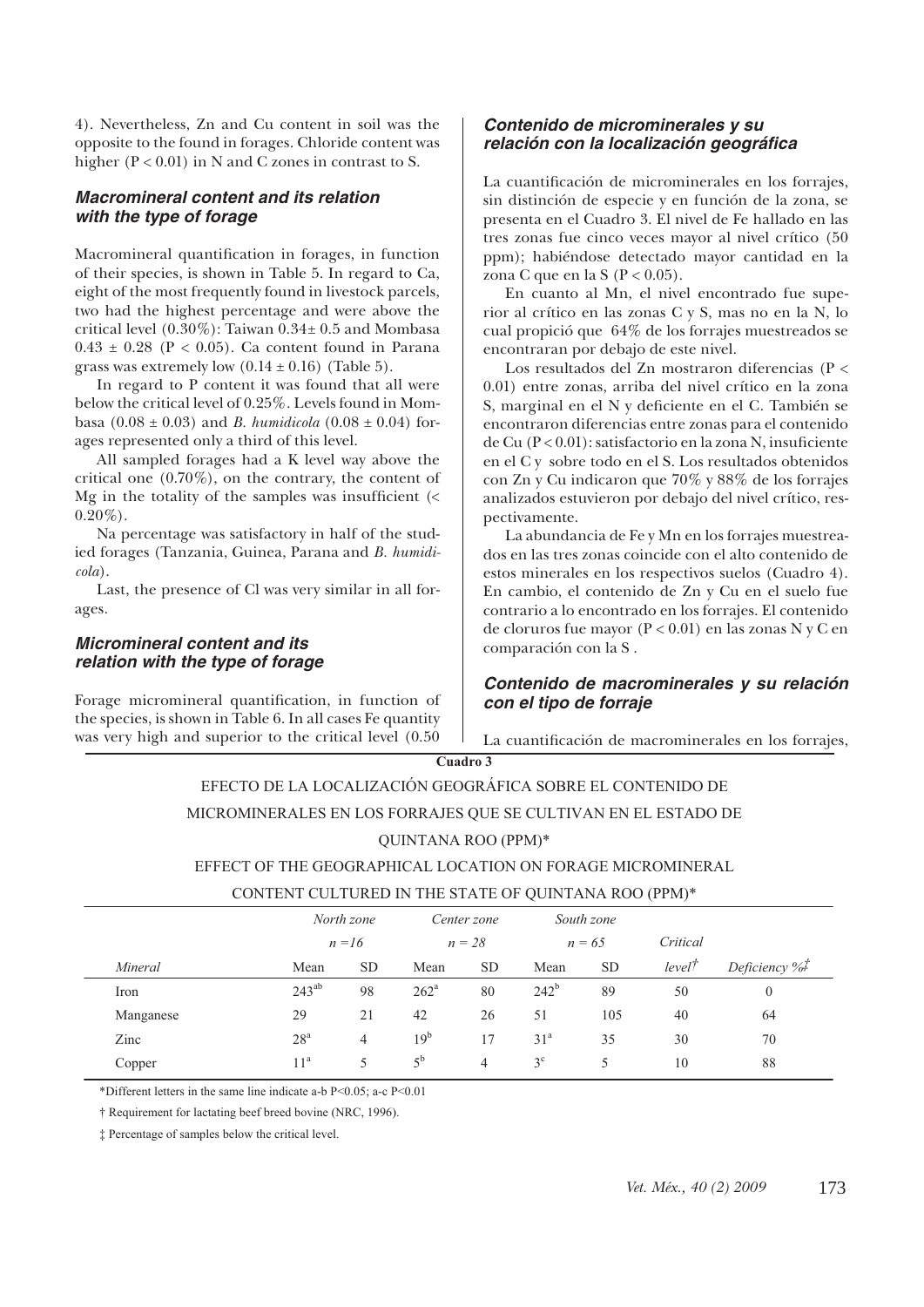#### **Cuadro 4**

# CONTENIDO DE MICROMINERALES EN EL SUELO EN FUNCIÓN DE SU LOCALIZACIÓN GEOGRÁFICA EN EL ESTADO DE QUINTANA ROO (PPM)\* MICROMINERAL CONTENT IN SOIL IN FUNCTION OF ITS GEOGRAPHICAL LOCATION

IN THE STATE OF QUINTANA ROO (PPM)\*

|                         | North zone       |                      | Center zone      |           | South zone       |           |
|-------------------------|------------------|----------------------|------------------|-----------|------------------|-----------|
| Mineral                 |                  | $n = 16$<br>$n = 28$ |                  |           | $n = 65$         |           |
|                         | Mean             | <b>SD</b>            | Mean             | <b>SD</b> | Mean             | <b>SD</b> |
| Iron                    | 13               | $\overline{4}$       | 15               | 14        | 14               | 21        |
|                         | High             |                      | High             |           | High             |           |
| Manganese               | 22               | 11                   | 30               | 16        | 25               | 12        |
|                         | High             |                      | High             |           | High             |           |
| Zinc                    | 0.9 <sup>a</sup> | 0.4                  | 1.6 <sup>b</sup> | 1.1       | 0.8 <sup>a</sup> | 2.0       |
|                         | Medium           |                      | High             |           | Medium           |           |
| Copper                  | 1.0              | 1.0                  | 1.5              | 1.1       | 1.6              | 1.5       |
|                         | Medium           |                      | Medium           |           | Medium           |           |
| Chlorides $(Me/I^{-1})$ | $1.4^{\rm a}$    | 0.6                  | 1.4 <sup>a</sup> | 0.7       | $1.2^{\circ}$    | 0.9       |

\*Different letters in the same line indicate a-b  $P < 0.05$ ; a-c  $P < 0.01$ 

ppm) ; Tanzania grass (204 ppm ± 57) was the one that showed the lowest level  $(P < 0.05)$ .

Mn quantification was below the critical level (40 ppm) in five of the eight collected forages (Brizantha, African Star, Taiwan, Mombasa and *Brachiaria humidicola*).

Finally, Zn and Cu quantification showed that all mean values were below the critical level (30 and 10 ppm, respectively), except for Zn content in African Star

#### **Discussion**

The higher frequency of *Brachiaria brizantha* grass in livestock parcels (73.3%) can be due to the promotion given to this pasture, either in demonstrative events as in congresses and by bulletin publications for cattlemen.<sup>18,19</sup> Due to high coverage of this pasture in livestock land of the state of Quintana Roo, this information might be useful for spreading its knowledge, with the objective to increase its productivity and, in consequence, cattle that graze it.

#### *Macromineral content and its relation with the geographical location*

Contrary to all Ca deficiencies found here in this forages and above all in soil, other authors have pointed out that the marine calcareous soil origin of Yucatan's neighbor state, confers an adequate Ca content.19 This

en función de la especie, se presenta en el Cuadro 5. En cuanto al Ca, se encontró que de los ocho forrajes más frecuentemente encontrados en los predios ganaderos, dos tenían los mayores porcentajes y estaban por encima del nivel crítico (0.30%): Taiwán 0.34 ± 0.5 y Mombasa 0.43 ± 0.28 (P < 0.05). El contenido de Ca encontrado en el pasto Paraná fue extremadamente bajo  $(0.14 \pm 0.16)$  (Cuadro 5).

Con respecto al contenido de P se encontró que todos estaban por debajo del nivel crítico de 0.25%. Los niveles encontrados en los forrajes Mombasa (0.08  $\pm$  0.03) y *B. humidicola* (0.08 $\pm$  0.04) representaron sólo una tercera parte de este nivel.

Todos los forrajes muestreados tuvieron un nivel de K muy por encima del nivel crítico (0.70%), en cambio el contenido de Mg en la totalidad de las muestras fue insuficiente  $( $0.20\%$ ).$ 

El porcentaje de Na se encontró satisfactorio en la mitad de los forrajes estudiados (Tanzania, Guinea, Paraná y *B. humidicola*).

Finalmente, la presencia del Cl fue muy similar en todos los forrajes.

#### *Contenido de microminerales y su relación con el tipo de forraje*

La cuantificación de microminerales en los forrajes, en función de la especie, se presenta en el Cuadro 6. La cantidad de Fe encontrada fue muy elevada y superior al nivel crítico (0.50 ppm) en todos los casos; el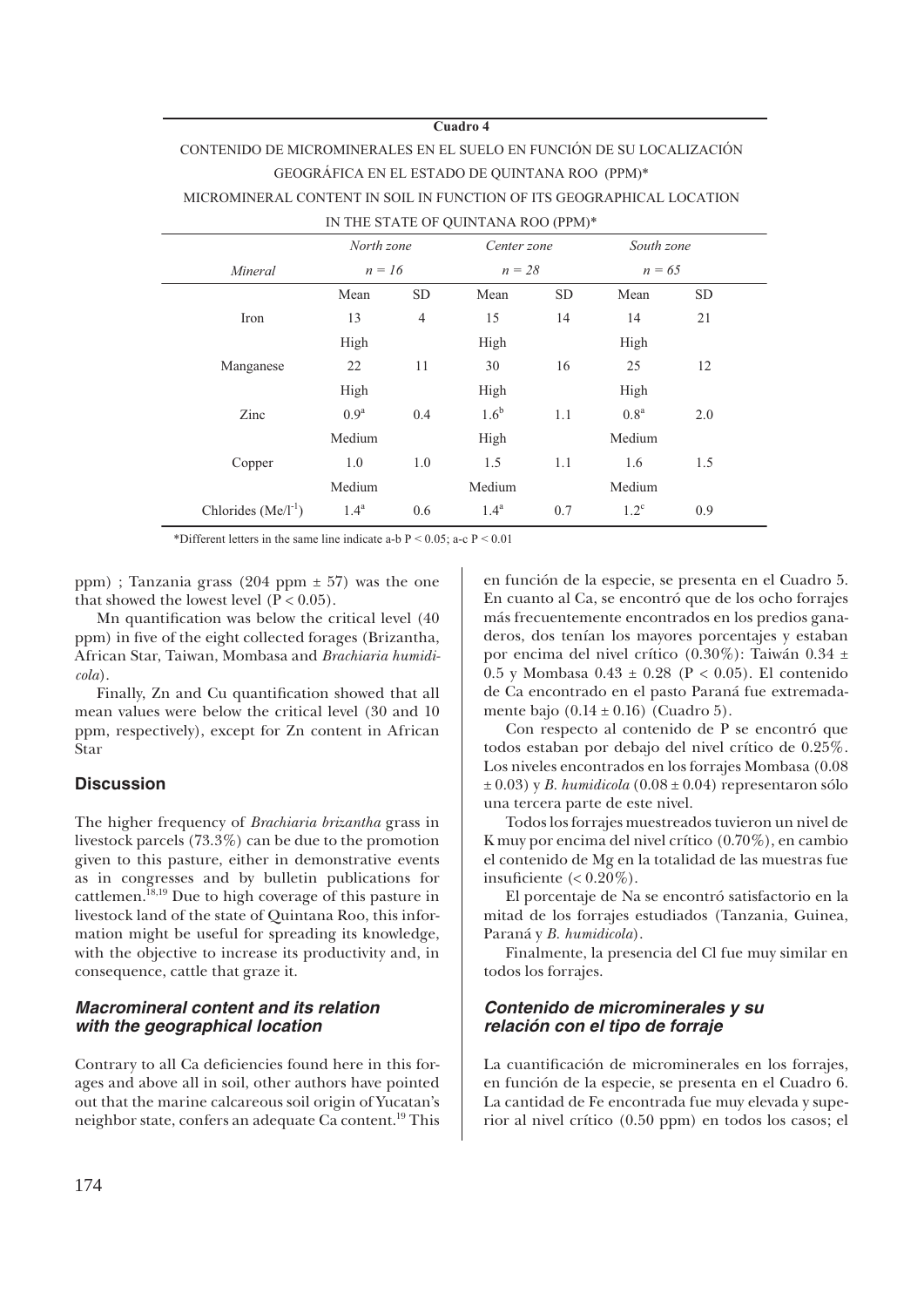#### **Cuadro 5**

## EFECTO DEL TIPO DE PASTO SOBRE EL CONTENIDO DE MACROMINERALES EN LOS PRINCIPALES FORRAJES QUE SE CULTIVAN EN EL ESTADO DE QUINTANA ROO (%), MEDIA Y DESVIACIÓN ESTÁNDAR\*

EFFECT OF THE TYPE OF GRASS ON THE MAIN FORAGE MACROMINERAL CONTENT CULTURED IN THE STATE OF QUINTANA ROO (%), MEAN AND STANDARD DEVIATION

|            | B. brizantha      | Star of Africa    | Taiwan            | Tanzania          | Mombasa           | Guinea            | Parana            | B. humidicola     |
|------------|-------------------|-------------------|-------------------|-------------------|-------------------|-------------------|-------------------|-------------------|
|            | $(n = 33)$        | $(n = 14)$        | $(n = 14)$        | $(n = 12)$        | $(n = 7)$         | $(n = 6)$         | $(n = 5)$         | $(n = 4)$         |
| Calcium    | $0.23^{\rm a}$    | $0.25^{\rm a}$    | $0.34^{ab}$       | $0.25^{\rm a}$    | $0.43^{b}$        | 0.20 <sup>a</sup> | $0.14^{\circ}$    | $0.27^{b}$        |
|            | 0.18              | 0.12              | 0.50              | 0.16              | 0.28              | 0.18              | 0.16              | 0.25              |
| Phosphorus | 0.10              | 0.18              | 0.20              | 0.13              | 0.08              | 0.15              | 0.11              | 0.08              |
|            | 0.07              | 0.12              | 0.24              | 0.09              | 0.03              | 0.15              | 0.08              | 0.04              |
| Potasium   | 2.26 <sup>a</sup> | 2.01 <sup>a</sup> | 2.21 <sup>a</sup> | $2.05^{\rm a}$    | $1.51^{b}$        | $1.98^{ab}$       | 2.21 <sup>a</sup> | $1.45^{\rm b}$    |
|            | 0.58              | 0.39              | 1.00              | 0.62              | 0.49              | 0.65              | 0.14              | 0.36              |
| Magnesium  | $0.02^a$          | $0.02^a$          | $0.02^{\rm a}$    | 0.03 <sup>b</sup> | $0.02^{\text{a}}$ | 0.02 <sup>a</sup> | $0.04^{b}$        | $0.02^{\rm a}$    |
|            | 0.02              | 0.01              | 0.02              | 0.01              | 0.01              | 0.02              | 0.02              | 0.01              |
| Sodium     | $0.09^{\rm a}$    | 0.08 <sup>a</sup> | 0.08 <sup>a</sup> | 0.10 <sup>a</sup> | $0.07^{\rm b}$    | $0.10^a$          | $0.17^{\circ}$    | 0.19 <sup>c</sup> |
|            | 0.04              | 0.03              | 0.03              | 0.05              | 0.04              | 0.05              | 0.07              | 0.09              |
| Chloride   | 0.07              | 0.06              | 0.07              | 0.05              | 0.07              | 0.06              | 0.07              | 0.08              |
|            | 0.03              | 0.03              | 0.03              | 0.03              | 0.04              | 0.02              | 0.04              | 0.03              |

\*Different letters in the same line indicate a-b  $P \le 0.05$ ; a-c  $P \le 0.01$ 

does not apply for the state of Quintana Roo, since the Ca content in forages that grow in the S zone satisfies the required critical level, it is very low compared to the recorded values in Yucatan's forages (0.60% or higher). These findings suggest great necessity to include this mineral as supplement for animals. The same calcium deficiency was diagnosed by the bovine osseous tissue analysis that grazed in the state of Campeche.<sup>21</sup>

The low content of P found in forages and confirmed in soil, above all in C and S zones, coincides with previous studies carried out in the state of Yucatan,<sup>22</sup> which concluded that P was also deficient. The same deficiency was identified by the bovine bone analysis of animals grazed in the state of Campeche.<sup>21</sup> This deficit can be extended to other multiple tropical zones in Latin America.<sup>23</sup>

Notwithstanding, K was low in N zone soil, its appropriate level found in the analyzed grass samples confirmed that, generally, this mineral is found in adequate quantities in tropical forages. $24$  It is only critical when the animals are under stress condition and their requirements notably increase; $^{16}$  therefore, it is necessary to supplement it.

The Mg low level found in forages and soil draws attention, since it has not been found in the state of Quintana Roo. In general, mineral salt commercial firms avoid its use for bovines in tropical zones. Deficiency of this mineral induces hypomagnesium in

pasto Tanzania (204 ppm ± 57) fue el que mostró el nivel más bajo ( $P < 0.05$ ).

La cantidad de Mn estuvo por debajo del nivel crítico (40 ppm) en cinco de los ocho forrajes recolectados (Brizantha, Estrella, Taiwán, Mombasa y *Brachiaria humidicola*).

Finalmente, la cuantificación de Zn y Cu mostró que todos los valores promedio estuvieron por debajo del nivel crítico (30 y 10 ppm, respectivamente), excepto por el contenido de Zn en el pasto Estrella.

#### **Discusión**

La mayor frecuencia del pasto *Brachiaria brizantha* en los predios ganaderos (73.3%) puede deberse a la promoción que se le ha dado a esta gramínea, tanto en pruebas demostrativas como en congresos y mediante la publicación de folletos para productores.<sup>18,19</sup> Debido a la amplia cobertura que tiene este pasto en las tierras ganaderas del estado de Quintana Roo, esta información puede ser útil para tomar decisiones orientadas a difundir el conocimiento sobre su manejo, con la finalidad de incrementar su productividad y, en consecuencia, la del ganado que lo pastorea.

#### *Contenido de macrominerales y su* relación con la localización geográfica

Contrariamente a la insuficiencia de Ca aquí encon-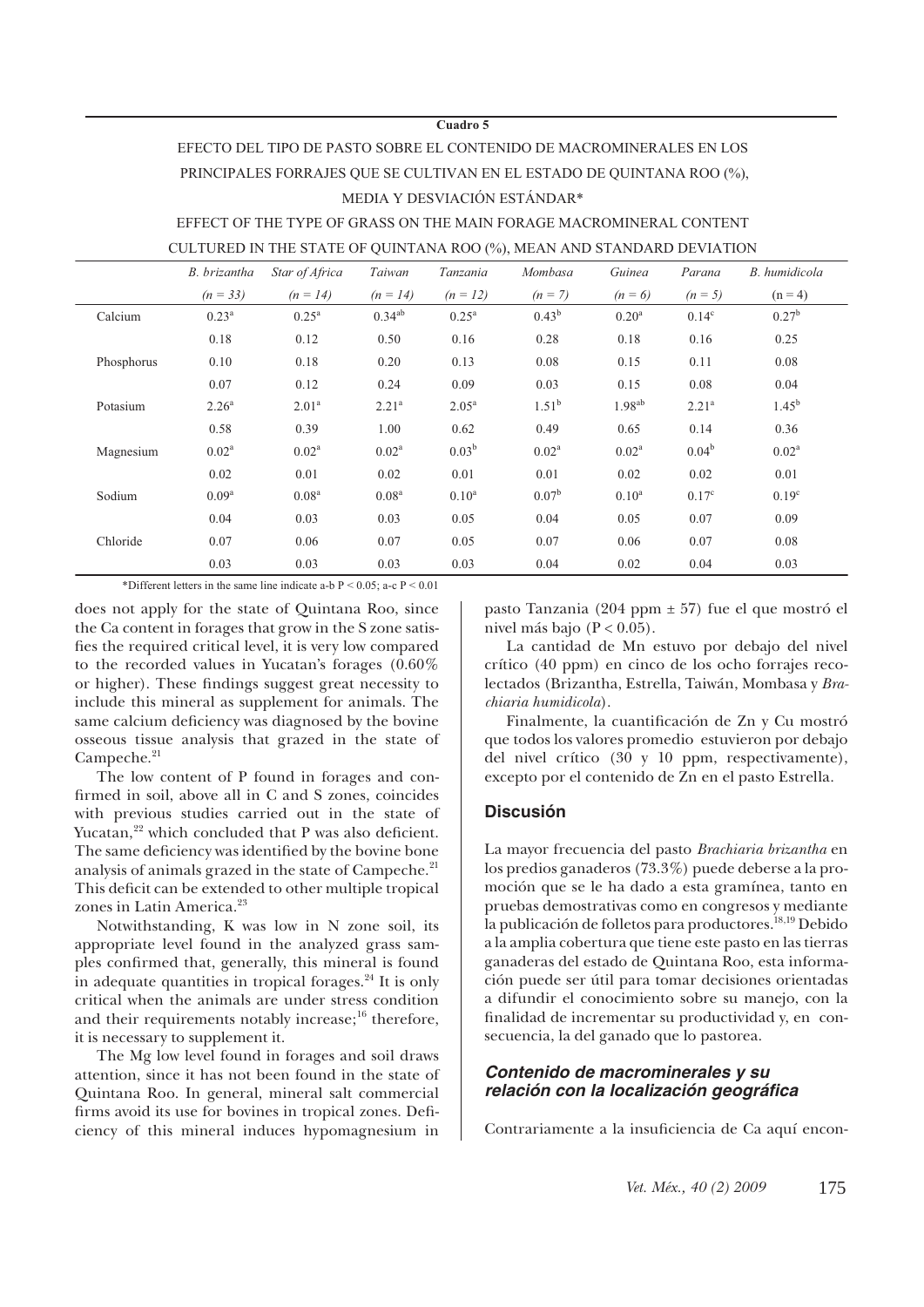#### **Cuadro 6**

# EFECTO DEL TIPO DE PASTO SOBRE EL CONTENIDO DE MICROMINERALES EN LOS PRINCIPALES FORRAJES QUE SE CULTIVAN EN EL ESTADO DE QUINTANA ROO (PPM),

#### MEDIA Y DESVIACIÓN ESTÁNDAR\*

EFFECT OF THE TYPE OF GRASS ON THE MAIN FORAGE MICROMINERAL CONTENT CULTURED IN

|           |                  | Star of         |                 |                 |                 |                  |                  |                  |
|-----------|------------------|-----------------|-----------------|-----------------|-----------------|------------------|------------------|------------------|
|           | B. brizantha     | Africa          | Taiwan          | Tanzania        | Mombasa         | Guinea           | Parana           | B. humidicola    |
| Iron      | $252^{ab}$       | $280^a$         | $217^b$         | $204^{\rm b}$   | $244^{ab}$      | 271 <sup>a</sup> | 331 <sup>a</sup> | 326 <sup>a</sup> |
|           | 71               | 86              | 82              | 57              | 39              | 82               | 126              | 22               |
| Manganese | 36 <sup>a</sup>  | 34 <sup>b</sup> | 27 <sup>b</sup> | $42^{\rm a}$    | 30 <sup>b</sup> | $55^{\rm a}$     | 60 <sup>a</sup>  | 29 <sup>a</sup>  |
|           | 23               | 28              | 26              | 33              | 26              | 19               | 34               | 21               |
| Zinc      | 23 <sup>a</sup>  | 35 <sup>b</sup> | $28^{ab}$       | 16 <sup>a</sup> | 18 <sup>a</sup> | 20 <sup>a</sup>  | $25^{ab}$        | 23 <sup>a</sup>  |
|           | 17               | 15              | 11              | 13              | 15              | 17               | 15               | 7                |
| Copper    | $4^{\mathrm{a}}$ | $6^{\rm a}$     | 9 <sup>b</sup>  | 3 <sup>a</sup>  | $5^{\rm a}$     | $6^{\rm a}$      | $6^{\mathrm{a}}$ | $5^{\rm a}$      |
|           | 3                | 3               | 6               | 3               | 16              | 4                | 3                | 7                |

THE STATE OF QUINTANA ROO (PPM), MEAN AND STANDARD DEVIATION\*

\*Different letters in the same line indicate a-b  $P \le 0.01$ 

grazing bovines; $^{25}$  nevertheless, up until now, hypomagnesium is not considered important in the peninsula of Yucatan.

Na deficiency found here can be easily corrected by the supplementation of sodium chloride.

#### *Micromineral content and its relation with the geographical location.*

The excessive content of Fe found in forages and soil coincides with the observed in samplings carried out in the state of Yucatan.<sup>4</sup> The low content of Mn in forages, in contrast to its high level in soil, seems to indicate that this mineral is not found in an absorbable form for plants; therefore, it needs to be supplemented in ruminants diet. Likewise, a low content of Mn was found in 80.5% of forage samples obtained from the neighbor state of Campeche.<sup>26</sup>

The low Zn content found is very important, since it is a mineral that intervenes in several metabolic processes in the animal organism: mucosa integrity, immune system and reproductive aspects. This deficiency has also been diagnosed in the other two peninsular states, Yucatan $^4$  and Campeche. $^{27}$ 

As Cu low content is concerned, while its presence was not fully associated with soil, its deficiency, together with a Fe excess, can exacerbate due to Fe negative interaction over Cu absorption. In fact, hepatic Cu low levels have been recorded in bovines and ovine that consume high Fe diets.<sup>28</sup> Likewise, grazing animals that accidentally consumed rich soil on Fe, have manifested a decrease in Cu absorption.<sup>28</sup>

tradas en los forrajes y sobre todo en los suelos, otros autores han señalado que el origen calcáreo marino del suelo del vecino estado de Yucatán, le confiere un adecuado contenido de este mineral.19 Para el caso del estado de Quintana Roo esto no aplica, ya que si bien el contenido de Ca en los forrajes que crecen en la zona S satisface el nivel crítico requerido, es muy reducido comparado con los valores registrados en los forrajes de Yucatán (0.60% o mayor). Estos hallazgos sugieren la importante necesidad de incluir este mineral como complemento para los animales. La misma insuficiencia cálcica también fue diagnosticada mediante el análisis de tejido óseo de bovinos que pastorean en el estado de Campeche.<sup>21</sup>

El bajo contenido de P encontrado en los forrajes y confirmado en los suelos, sobre todo de las zonas C y S, coincide con trabajos previos llevados a cabo en el estado de Yucatán,<sup>22</sup> los cuales concluyeron que el P también fue insuficiente. La misma situación se identificó mediante el análisis del hueso de bovinos que pastorean en el estado de Campeche.<sup>21</sup> Esta escacez puede extenderse a otras múltiples zonas tropicales de Latinoamérica.<sup>23</sup>

El nivel apropiado de K encontrado en las muestras de pasto analizadas, no obstante que fue bajo en los suelos de la zona N, confirmó que este mineral generalmente se encuentra en cantidades adecuadas en los forrajes tropicales.<sup>24</sup> Solamente se hace crítico cuando los animales se encuentran en una situación de angustia bajo la cual incrementan sus requerimientos notablemente,<sup>16</sup> por lo que es necesario complementarlo.

El bajo nivel de Mg encontrado en los forrajes y suelo llama la atención, ya que no se ha encontrado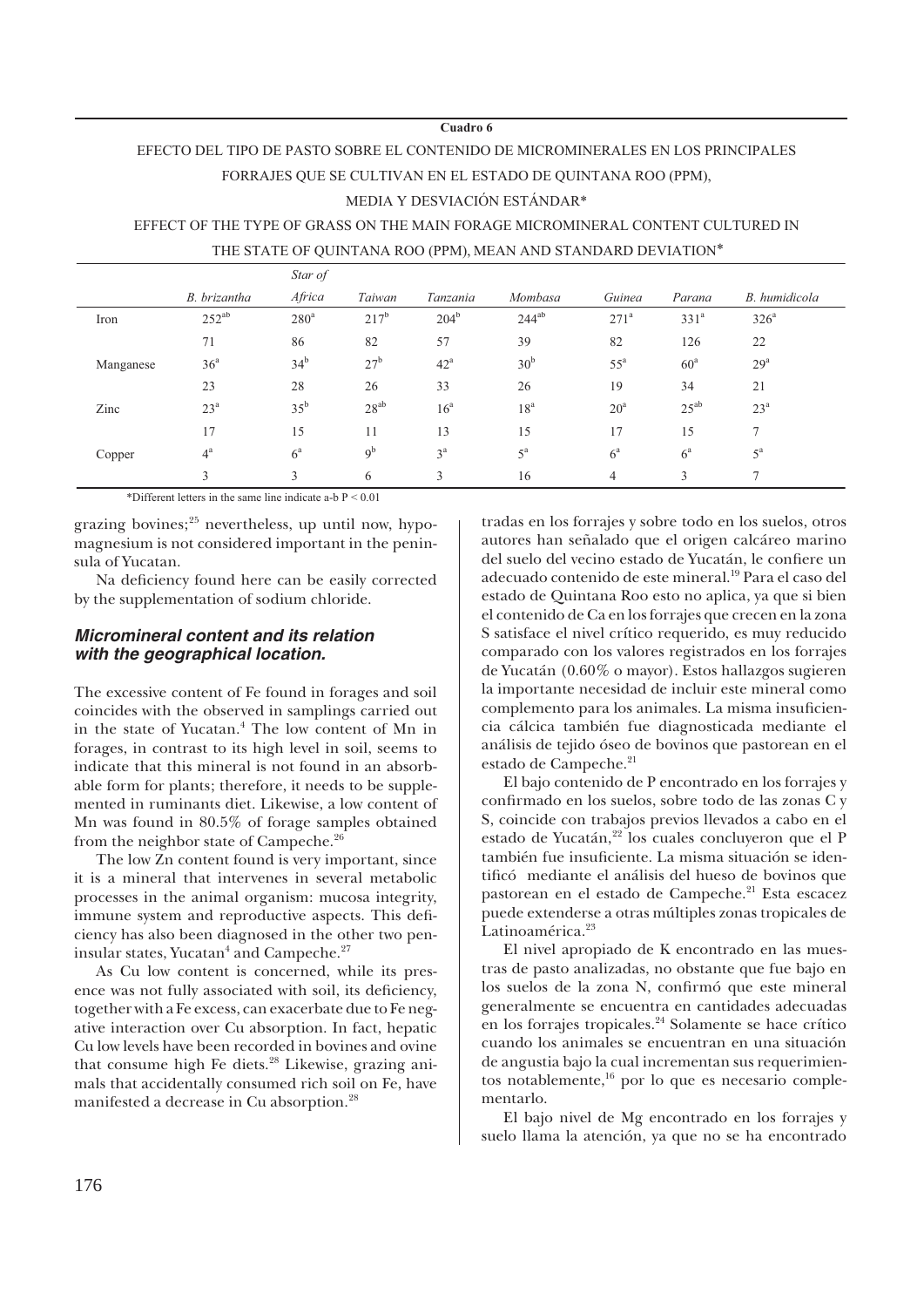#### *Macromineral content and its relation with the type of forage*

Notwithstanding that Ca and P quantities were found low, the ratio between them was good, ranging from 1.1:1 for *B. humidicola*, to 2.3:1 for *B. brizantha*. The exception was Mombasa grass, with a relation of 5.3:1. It is considered that this ratio can be up to 7:1 in ruminants, as long as consumed P quantity satisfies the animal requirement.<sup>30</sup>

The low quantity of P in Mombasa and *B. humidicola* forages shows its incapability to obtain it from the soil, in contrast to others. Based on that, animals feeding these forages must receive this mineral supplement.

The profile of K (very high) and Mg (insufficient) content is very similar to all studied forages, which facilitates the design of mineral supplements to ease this problem.

Considering that Na was found in sufficient levels, it is not necessary to supplement it by distributing sodium chloride, which is a frequent practice among cattlemen of the State.

#### *Micromineral content and its relation with the type of forage*

It is unfavorable that in all studied forages, Fe had been found very high and Cu low, with the exception of Taiwan, where the content is marginal. The design for mineral salts elaborated to correct imbalance must consider an absence of Fe in its formulation and the addition of Cu in absorbable forms.

There are no results available on the Mn content in forages that grow in the peninsula of Yucatan; therefore, the information presented here is original and it implies that mineral sources of this mineral must be supplied to correct its scarceness.

In regard to Zn, this study found it deficient, in contrast to studies where it has been recorded within a marginal level; $^{22}$  therefore, it must be reinforced in a mineral supplement.

With the obtained information it can be concluded that soil from the state of Quintana Roo is deficient in Ca, reflecting itself in the forages' constitution. There was also considerable P deficiency and, most of all, Mg in soil and forages, which contrasts with high quantities of K and Fe. Likewise, deficiency of Mn (N), Zn (C) and Cu (C and S) in forages was found between zones, which does not coincide with its high or medium presence in soil. Among the studied forages, the most frequent were: Brizantha, African Star, Taiwan and Tanzania.

It is possible to use the information here presented to design mineral supplements or multi-nutritive blocks to ease mineral deficiencies and excessiveness. en el estado de Quintana Roo. En general, es un mineral soslayado entre los fabricantes de sales minerales para bovinos en zonas tropicales. La insuficiencia de este mineral propicia la hipomagnesemia en ganado en pastoreo;<sup>25</sup> sin embargo, este padecimiento hasta ahora no se considera importante en la península de Yucatán.

La insuficiencia de Na aquí encontrada puede ser fácilmente subsanada mediante la administración de sal común.

#### *Contenido de microminerales y su relación con la localización geográfi ca*

El excesivo contenido de Fe encontrado en forrajes y suelos coincide con lo observado en muestreos hechos en el estado de Yucatán.<sup>4</sup> El reducido contenido de Mn en los forrajes, en contraste con su elevado nivel en el suelo, parece indicar que este mineral no se encuentra en forma absorbible para las plantas, por lo que requiere ser complementado en la dieta de los rumiantes. De igual forma, se encontró un bajo contenido del Mn en 80.5% de muestras de forrajes obtenidas en el vecino estado de Campeche.<sup>26</sup>

Es muy importante el reducido contenido de Zn encontrado, ya que es un mineral que interviene en diversos procesos metabólicos en el organismo animal: la integridad de las mucosas, el sistema inmune y en aspectos reproductivos. Esta deficiencia también ha sido diagnosticada en los otros dos estados peninsulares, Yucatán<sup>4</sup> y Campeche.<sup>27</sup>

En cuanto al bajo contenido de Cu, si bien no se asoció plenamente con su presencia en el suelo, su insuficiencia, aunada a un exceso de Fe, puede exacerbarse debido a la interacción negativa del Fe sobre la absorción del Cu. En efecto, se han registrado niveles bajos de Cu hepático en bovinos y ovinos que consumen dietas altas en Fe.28 De la misma manera, animales en pastoreo que consumieron tierra rica en Fe por accidente, han manifestado una disminución en el aprovechamiento del Cu.<sup>28</sup>

#### *Contenido de macrominerales y su relación con el tipo de forraje*

No obstante que la cantidad de Ca y P se encontraron bajas, la relación entre ellos fue buena, oscilando entre 1.1:1 para el pasto *B. humidicola,* hasta 2.3:1 para *Brizantha*. La excepción fue el pasto Mombasa, con una relación de 5.3:1. Se considera que esta relación puede ser de hasta 7:1 en rumiantes, siempre y cuando la cantidad de P consumida satisfaga el requerimiento del animal.<sup>30</sup>

La reducida cantidad de P en los forrajes Mombasa y *B. humidicola*, manifiesta su poca habilidad para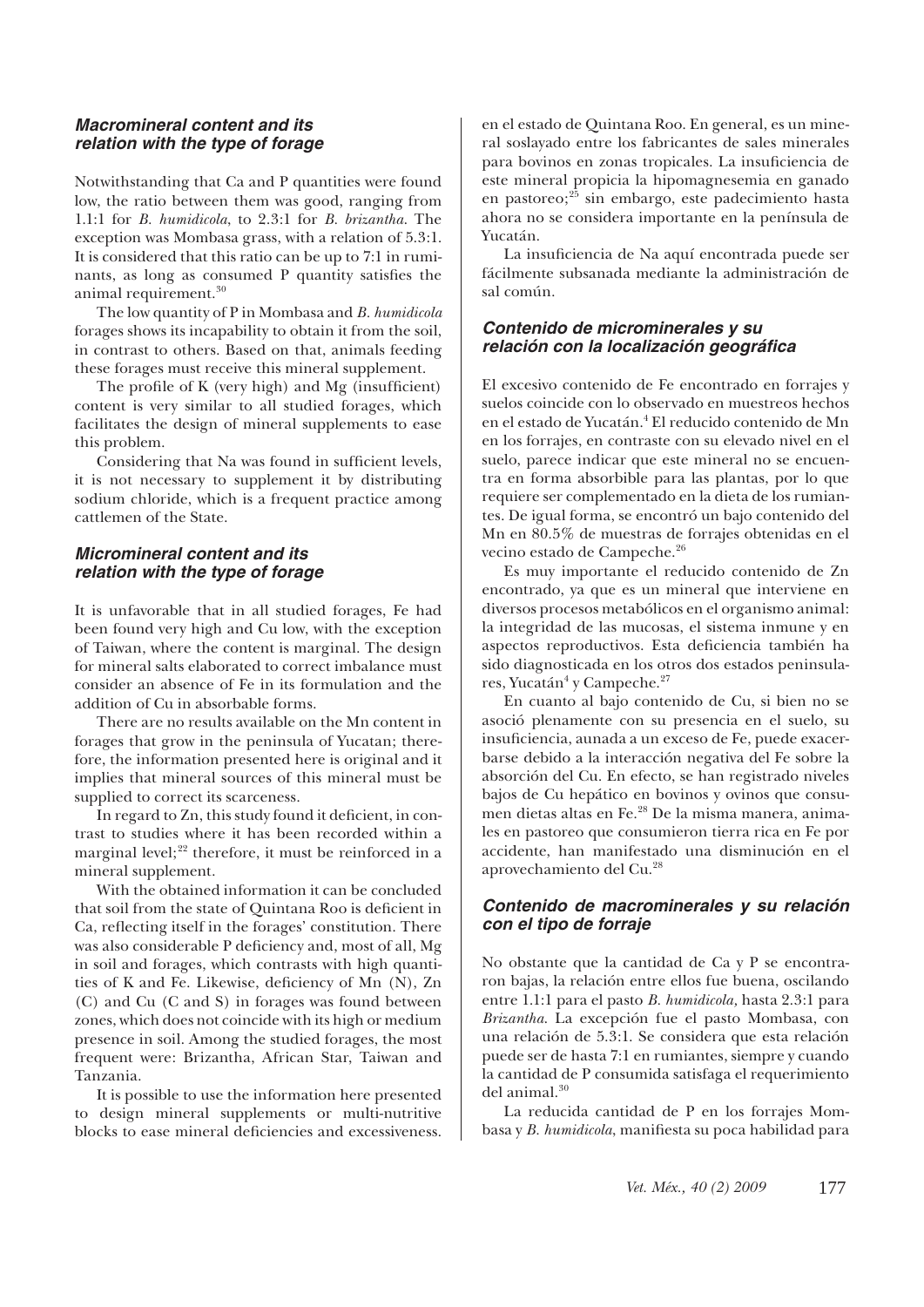When these products are designed to be used in the whole state they must include Ca, P and Mg in its formulation, using sodium chloride as inactive ingredient and avoiding the addition of K and, most of all, Fe in the formulation. The addition of Zn and Cu will be necessary when supplements be offered in C and S zones of the state, and, mostly, Mn in the N zone.

#### **Acknowledgements**

The present study was partially financed by the Quintana Roo Produces Foundation, A.C., by the project titled: "Mineral characterization of soil, plant, animal and its application in animal nutrition".

#### **Referencias**

- SÁNCHEZ RC, AGUSTIN RG, RAYA CMA. Contenido 1. mineral en suelo, forraje y suero sanguíneo de vacas Holstein en pastoreo en Acatlán, Hidalgo, México. Arch Latinoam Prod Anim 1997;5 Supl 1:108-111.
- AMÍREZ LRG, GARCÍA DG, GONZÁLEZ RHF. Con-2. tenido mineral de los recursos forrajeros del noreste de México. En: [Nombre de editores sin datos] Suplementación mineral de ganado en zonas áridas y semiáridas. Chihuahua, Chihuahua, México: [Editorial sin datos] 2003:23-28.
- RAMÍREZ RG, FOROUGHBACKHCH R, GONZÁ-3. LEZ-RODRÍGUEZ H, GARCÍA-CASTILLO CG, ALBA-ÁVILA J, HÁUAD LA. Variación estacional del contenido mineral en el zacate buffel común (*Cenchrus ciliaris* L.). Livest Res Rural Dev [serie en línea] 2002 Abril [ Citado: 2007 mayo 17]. Disponible en URL: http://www.cipav.org.co/lrrd/lrrd14/2/rami142.htm
- MILLÁN CH, AGUIRRE GMA, ESCAMILLA I, CAS-4. TELLANOS RAF. Perfil mineral del pasto Guinea en el oriente de Yucatán. Vet Méx 1990;21:399-402.
- SEGURA CVM, CASTELLANOS RAF. Efecto de la 5. suplementación fosforada sobre la ganancia de peso de bovinos en pastoreo en Yucatán, México. Vet Méx 1999;30:257-262.
- CABRERA TE, CASTELLANOS RAF, MONTES PRC, 6. DELGADO DLR. Efecto de la suplementación fosforada sobre el comportamiento posparto de borregas Pelibuey en el trópico. Livest Res Rural Dev [serie en línea] 2001 Octubre [Citado: 2007 abril 21]. Disponible en URL: http//www.cipav.org.co/lrrd/lrrd13/5/ cabr135.htm.
- 7.CETZ UFH, CERVANTES TJI, SAURI DE, BORES QRA, CASTELLANOS RAF. Impacto del empleo de microminerales quelatados en la alimentación de rumiantes. Livest Res Rural Dev [serie en línea]. 2005 septiembre [Citado: 2007 abril 21]. Disponible en URL: http://www.cipav.org.co/lrrd/lrrd17/9/cetz17097.htm
- SECRETARÍA DE AGRICULTURA Y RECURSOS 8.HIDRÁULICOS; INSTITUTO NACIONAL DE INVES-TIGACIONES AGRÍCOLAS, CENTRO DE INVES-TIGACIONES AGRÍCOLAS DE LA PENÍNSULA DE YUCATÁN, CAMPO EXPERIMENTAL CHETUMAL. Marco de referencia para la planeación de la investiga-

obtenerlo del suelo, en comparación con los otros. Con base en ello, los animales que pastorean en estos forrajes deberán recibir complementos reforzados de este mineral.

El perfil del contenido de K (muy elevado) y Mg (insufi ciente) es muy parecido en todos los forrajes estudiados, lo cual facilita el diseño de complementos minerales para aliviar este problema.

Considerando que el Na se encontró en niveles suficientes, es innecesario complementarlo a partir de la distribución de sal común, práctica muy extendida entre los ganaderos del estado.

## *Contenido de microminerales y su relación con el tipo de forraje*

Resulta desfavorable que en todos los forrajes estudiados, el Fe se haya encontrado muy elevado y el Cu bajo, excepto para Taiwán, en donde el contenido es marginal. El diseño de sales minerales elaboradas para corregir este desbalance deberá considerar una ausencia de Fe en la formulación y la adición de Cu en formas absorbibles.

No se dispone de resultados del contenido de Mn en forrajes que crecen en la península de Yucatán, por lo que la información aquí presentada es original e implica que hay que aportar fuentes de este mineral para corregir su carencia.

En cuanto al Zn, en este trabajo se encontró deficiente, a diferencia de estudios en donde se ha registrado dentro de un nivel marginal, $22$  por lo que su aporte debe estar reforzado en un producto mineral.

Con la información obtenida se puede concluir que los suelos del estado de Quintana Roo son insuficientes en Ca, lo que se refleja en la constitución de los forrajes. También se encontró insuficiencia considerable de P y sobre todo de Mg en suelo y forrajes, lo cual contrasta con cantidades elevadas de K y Fe. De la misma manera, se encontró, por zonas, insuficiencia de Mn (N), Zn (C) y Cu (C y S) en los forrajes, lo cual no coincide con su alta o mediana presencia en el suelo. Entre los forrajes estudiados, los más frecuentes fueron: Brizantha, Estrella de África, Taiwán y Tanzania.

Es posible utilizar la información aquí obtenida para diseñar complementos minerales o bloques multinutritivos destinados a aliviar las carencias y excesos de minerales. Cuando estos productos sean diseñados para ser empleados en todo el estado deberán incluir en su formulación Ca, P y Mg, utilizando sal común como vehículo y evitando adicionar K y sobre todo Fe en la formulación. La adición de Zn y Cu se hará necesaria cuando se ofrezcan los complementos en las zonas C y S del estado, y de Mn sobre todo para la zona N.